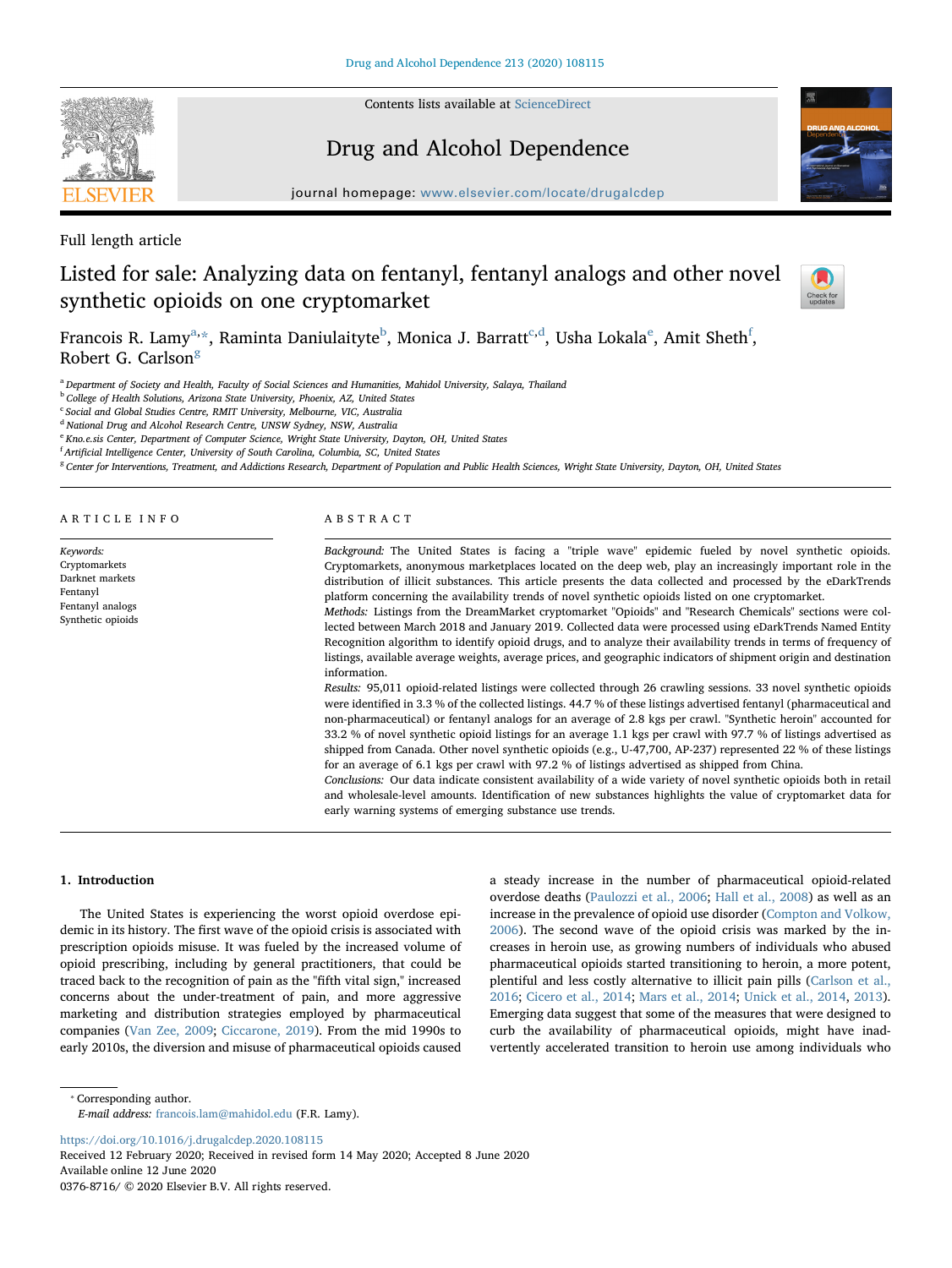were dependent on pharmaceutical opioids ([Castillo-Carniglia et al.,](#page-7-10) [2019\)](#page-7-10). Finally, since 2013–2014, novel synthetic opioids, such as illicitly manufactured fentanyl, fentanyl analogs (i.e., substances sharing similar chemical structure and action as fentanyl) and other novel synthetic opioids (e.g., U-47,700, MT-45) have emerged in the drug market creating what has been called a "third wave" of the opioid epidemic in the US [\(Ciccarone, 2019](#page-7-1); [Jones et al., 2018](#page-7-11)) and exacerbating the opioid crisis even further.

In the U.S, novel synthetic opioids were responsible for 30.5 % (n = 74,409) of all opioid-related overdose deaths that occurred nationally between 2010 and 2017 [\(Hedegaard et al., 2018\)](#page-7-12). The negative impacts in some of the Northeastern and Midwestern communities were even more profound [\(Pardo et al., 2019\)](#page-7-13). For example, in Montgomery County, Ohio, about 90 % of all unintentional overdose deaths that occurred in 2016 and 2017 tested positive for novel synthetic opioids ([Daniulaityte et al., 2017a,](#page-7-14)[b](#page-7-15), [2019](#page-7-16)).

Novel synthetic opioids are a part of the larger group of new psychoactive substances defined by the United Nations Office on Drugs and Crime (UNODC) as "substances of abuse, either in a pure form or a preparation, that are not controlled by the 1961 Single Convention on Narcotic Drugs or the 1971 Convention on Psychotropic Substances, but which may pose a public health threat." Between 2010 and 2019, the European Monitoring Centre for Drug and Drug Addiction (EMCDDA) identified 49 novel synthetic opioids in the European drug markets ([EMCDDA, 2019](#page-7-17)). Most of these substances were not "new" per se, but rather, a resurgence of substances from older biomedical literature with limited information on their side effects ([Baumann et al., 2018\)](#page-7-18). Although fentanyl was part of the substances controlled under the 1961 convention, and has a long history of medical use in a variety of pharmaceutical forms (e.g., Duragesic transdermal system), it is included under the label of novel synthetic opioid because current increases do not involve pharmaceutical fentanyl, but are associated with non-pharmaceutical fentanyl that is illicitly produced in clandestine laboratories. It also reflects the actual position of the Drug Enforcement Agency (DEA), which considers fentanyl as the "most prevalent and most significant synthetic opioid threat in the United States" ([DEA,](#page-7-19) [2018a,b](#page-7-19)).

There is a growing body of evidence showing that darknet markets, also known as cryptomarkets, play an increasingly important role in the distribution of illicit substances and goods in Western countries ([Dolliver and Kuhns, 2016](#page-7-20); [Kruithof et al., 2016a](#page-7-21), [b\)](#page-7-22), despite recent law enforcement operations that have dismantled several darknet markets ([Madore, 2019\)](#page-7-23). In contrast to the "surface web," the "deep web" is a section of the Internet where websites or databases are not listed by search engines such as Google, Bing or Yahoo. It encompasses all private data accessible via the Internet and represents approximately 96 % of the total web. The "darknet" is a small subsection of the deep web that can only be accessed by using an anonymizing browser (e.g., The Onion Router (Tor) or Invisible Internet Project (I2P)) providing encrypted communication and a decentralized network structure ([Aldridge and Décary-Hétu, 2016a,b](#page-7-24); [Barratt et al., 2018\)](#page-7-25). Cryptomarkets are online marketplaces that function within the darknet, using cryptocurrencies (e.g., Bitcoin, Monero, Litecoin) and advanced encryption techniques to offer anonymity to vendors and consumers trading for illegal goods or services [\(Barratt and Aldridge, 2016\)](#page-7-26). Over 60 % of the listings on cryptomarket are dedicated to pharmaceutical and/or illicitly produced psychoactive substances (i.e., pharmaceuticals, drug-related chemicals or illicit drugs) [\(Europol and EMCDDA,](#page-7-27) [2017\)](#page-7-27).

Prior studies have monitored cryptomarkets to identify emerging NPS and other psychoactive drugs by evaluating the amount of substances being supplied, drug prices, number of sellers, seller revenue, number of cryptomarkets, and country-specific information [\(Dolliver,](#page-7-28) [2015;](#page-7-28) [Kruithof et al., 2016a](#page-7-21),[b](#page-7-22); [Van Buskirk et al., 2016\)](#page-7-29). A recent statistical bulletin described the overall amount, price and physical forms of fentanyl available on six cryptomarkets over a 51-day period in the

beginning of 2019 ([Ball et al., 2019\)](#page-7-30). However, information regarding the origin and type of these novel synthetic opioids are needed to characterize cryptomarket data related to specific types of novel synthetic opioids, such as specific types of fentanyl analogs and other novel synthetic opioids. To establish timely and effective policy and intervention responses to the opioid crisis in the U.S., epidemiological monitoring systems need to be able to rapidly identify shifts in availability trends of specific novel synthetic opioid products and alert policy makers about emerging new substances. This study builds on the eDarkTrends project that was developed to collect and process cryptomarket data on fentanyl, fentanyl analogs and other novel synthetic opioids. The overall aims of this paper are to present data collected from Dream Market over 10 months, focusing on the amounts of drugs offered for sale (in terms of number of listings and total weight available for purchase), prices, and information on distribution patterns in terms of the countries listed as shipment origin and destination.

## 2. Methods

#### 2.1. Data collection

eDarkTrends, a semi-automated platform, was developed to monitor listings of fentanyl, fentanyl analogs, and other novel synthetic opioids on cryptomarkets to assess availability trends and identify emerging substances. The data presented in this paper were collected from the DreamMarket cryptomarket and covered a nearly one-year time period from March 2018 to January 2019, until DreamMarket was shut down in February 2019 ([Madore, 2019\)](#page-7-23). At that time, DreamMarket was the largest existing cryptomarket with over 60,000 listings for drugs (Knight, 2019). Although it established a ban on fentanyl and fentanyl analog listings in May of 2018 ([Ball et al., 2019](#page-7-30)), data collection was maintained as the DreamMarket remained the biggest cryptomarket advertising thousands of other illicit synthetic opioids, and some vendors continued to sell fentanyl-type drugs under other names.

Data were collected using a custom eDarkTrends web crawler developed and maintained by the research team at the Kno.e.sis Center (fourth author U.L.). A crawler is an automated script that systematically collects all the information contained on the selected websites or their sub-sections. The eDarkTrends web crawler targeted the "Opioids" and "Research Chemicals (RC's)" sections of DreamMarket and excluded other sections. Crawler's outputs were raw HyperText Markup Language files (HTML) of drug advertisements with image source attributes removed. These raw HTML files contained the following information: product listing, vendor pseudonym, vendor number of sales and level of trust, information about the product provided by the vendor, price (Bitcoin and US\$), country/region of shipment origin, potential shipment destination country/region, security measures concerning transactions, terms and conditions, and reviews from previous buyers. Data extraction, storage and access procedures followed strict security measures reviewed and approved by the Wright State University's Information Security Office.

Data were collected at 26 time points. Although initial plans included data collection on a more frequent basis, the eDarkTrends platform experienced difficulties in completing more frequent crawls because of the technical challenges and extreme volatility of cryptomarket environments. For example, DreamMarket was not always active due to maintenance or because of DDoS (Distributed Denial of Service) attacks that aim to overload servers with requests to disrupt its normal functioning.

#### 2.2. Data processing

Extracted data were processed to identify relevant drug mentions using the eDarkTrends-dedicated Named Entity Recognition (NER) algorithm developed by the first author (more details in [Lokala et al.,](#page-7-31) [2019\)](#page-7-31). The NER algorithm was developed in the Python programming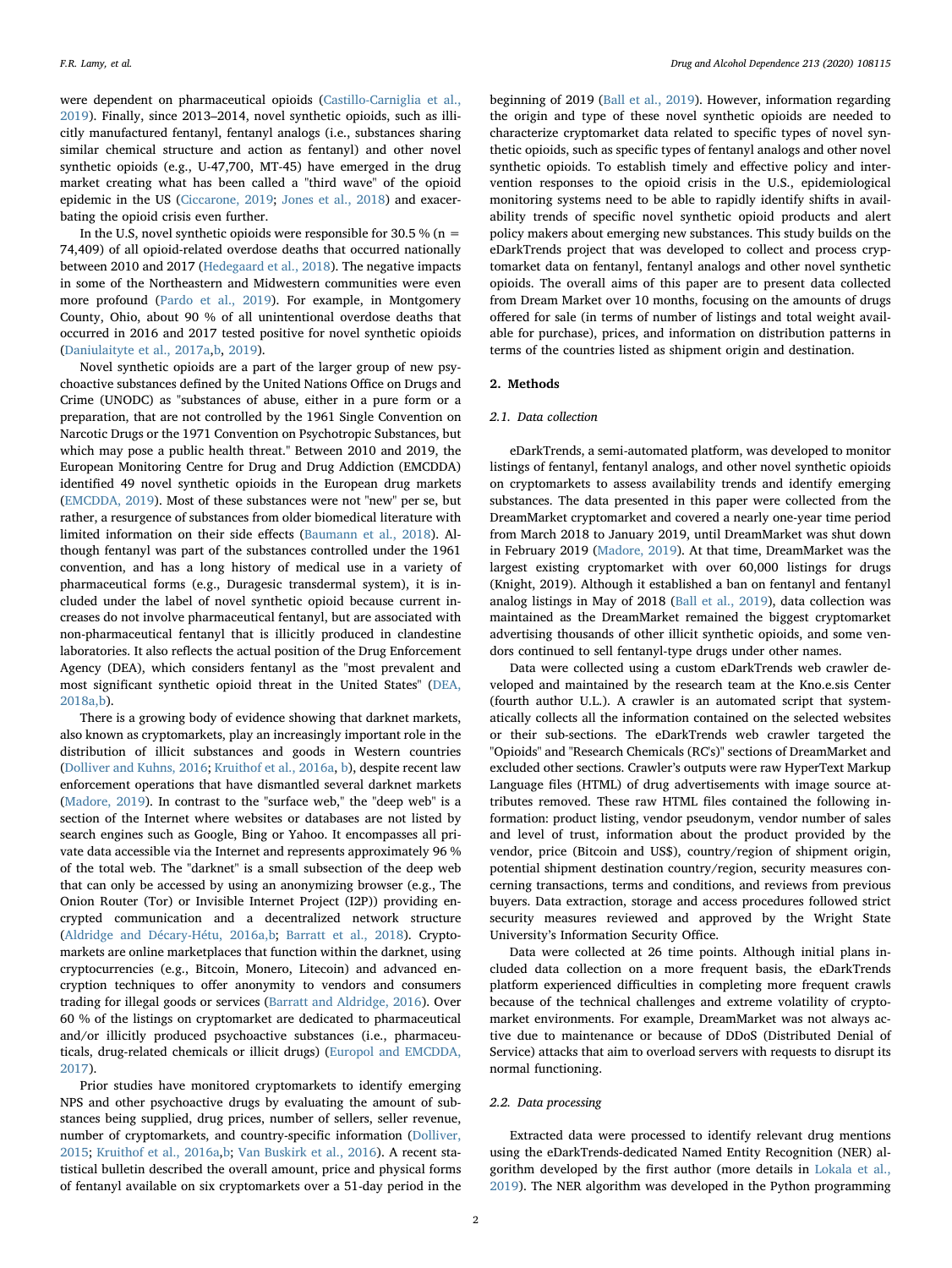language [\(van Rossum, 1990\)](#page-7-32) and integrated three key components: (1) the Natural Language ToolKit (NLTK) library was used to curate and process text segments from crawled data ([Bird et al., 2009\)](#page-7-33); (2) the Drug Abuse Ontology (DAO) that functions as a domain-specific conceptual framework for interconnecting sets (named "classes") of drugfocused lexicons to provide a list of terms to be identified ([Cameron](#page-7-34) [et al., 2013](#page-7-34); [Daniulaityte et al., 2017a](#page-7-14)[,b;](#page-7-15) [Lamy et al., 2017\)](#page-7-35), and; (3) Regular Expressions (i.e., a sequence of symbols and characters forming a pattern to be searched within a text or sentence) built on the selected entities populating the DAO to capture objects of interest.

The Drug Abuse Ontology (DAO) was developed by the research team building on our prior work on web-based analytics for substance use epidemiology research [\(Cameron et al., 2013;](#page-7-34) [Daniulaityte et al.,](#page-7-36) [2015;](#page-7-36) [Lamy et al., 2017\)](#page-7-35). The DAO was created using Protégé software ([Musen, 2015\)](#page-7-37) and includes a comprehensive list of psychoactive substances based on available resources (e.g., Drug Enforcement Administration, National Institute on Drug Abuse, European Monitoring Centre for Drugs and Drug Addiction), prior research (e.g., [Daniulaityte](#page-7-36) [et al., 2015;](#page-7-36) [Lamy et al., 2017](#page-7-35)), and preliminary examination of cryptomarket data. The DAO includes names of psychoactive substances (e.g., heroin, fentanyl, acetylfentanyl) including synthetic substances (e.g., U-48,800, MT-45), brand and generic denominations of pharmaceutical drugs (e.g., Fentora, Subutex) and slang terms (e.g., china white, oxy, fent). It also contains information regarding the route of administration (e.g., transdermal, IV), unit of dosage (e.g., gr, kg, ml, films), physical forms (e.g., powder, patch, drop), and drug effects (e.g., euphoria, pain control).

The eDarkTrends NER algorithm was designed to identify and group opioid drug mentions into higher-level classes (e.g., heroin, pharmaceutical fentanyl, non-pharmaceutical fentanyl). These classes included sub-classes to identify specific types of fentanyl analogs and other drugs. For example, the fentanyl analog class included a list of 51 fentanyl analog and precursor names (e.g., carfentanyl, acetylfentanyl), and other novel synthetic opioid class included a list of 17 compounds (e.g., U-47,700, AP-237) (see [Table 1](#page-2-0)). Entities that were not recognized by the NER algorithm were grouped into a separate "Unidentified" class.

For the fentanyl-type drug class, the eDarkTrends NER algorithm identified both pharmaceutical and non-pharmaceutical fentanyl. Listings that mentioned pharmaceutical fentanyl brand names (e.g., Duragesic, Actiq, Sublimaze) or standard pharmaceutical forms of administration (e.g., transdermal system, lollipop, spray) were classified as pharmaceutical fentanyl (e.g., "Subsys Sublingual Fentanyl Spray 200mcg Pharmacy"). Fentanyl in powder form or other non-

#### <span id="page-2-0"></span>Table 1

Categorization of opioid listings.

pharmaceutical forms was classified as non-pharmaceutical fentanyl (e.g., "Fentanyl HCl crystalls pure 98 % 1 g"). The NER was also developed to correctly identify misspellings, abbreviations and slang terminology for fentanyl analogs and other novel synthetic opioids (e.g., carfentanyl as carfentanil; 3-MMAF as 3-methylmethoxyacetylfentanyl; butyrylfentanyl as butyrentanyl).

To minimize classification errors, the following strategies were used for more ambiguous drug listing scenarios. Listings for oxycodone "pressed pills" containing fentanyl (e.g., "QTY: 50 Oxycodone 30 mg A215 FENTANYL PRESSED") were categorized as non-pharmaceutical fentanyl under a separate "Oxycodone pills with fentanyl" subcategory. Listings offering sale of "China White" with a mention of fentanyl or fentanyl analogs (e.g., "This listing is for synthetic heroin also known as china white. This is a mix of Furanyl-Fentanyl and Pharma grade mannitol professionally mixed in a mixer") were classified as nonpharmaceutical fentanyl or fentanyl analog posts. Although slang term "China White" is sometime used to refer to fentanyl that is sold as heroin ([Martin et al., 1991](#page-7-38); [Ciccarone et al., 2017](#page-7-39)), but it can also refer to heroin products ([Ciccarone et al., 2017](#page-7-39)). China White listings without any mention of another novel synthetic opioids were not classified as belonging to any of the novel synthetic opioid categories. "Synthetic heroin" listings lacked sufficient information to classify them together with non-pharmaceutical fentanyl, fentanyl analogs or other novel synthetic opioids, and thus they are presented as a separate, more ambiguous category. However, there is evidence to suggest that the term "synthetic heroin" is used to refer to fentanyl and/or other fentanyl analogs mixed with or sold as heroin in lay and popular media terminology [\(Ciccarone et al., 2017](#page-7-39); [Rosenblum et al., 2020\)](#page-7-40).

The eDarkTrends NER also identified the amount of substances listed for sale in terms of weight (i.e., total amount in gram or milliliter) and quantity (i.e., total number of items). Weight and units of dosage were transformed into grams (g) for powder and base form, in milliliter (ml) for liquid substances. For pharmaceutical fentanyl or counterfeit pharmaceutical products (e.g., films, patches, pills) as well as for oxycodone pills pressed with fentanyl, the amount was calculated based on the number of items (quantity) rather than the weight to ensure that listings with a large number of items that contain a very small amount of active ingredient (e.g., patches with micrograms of fentanyl) would not distort average price calculations. Duplicate listings were not removed from the analysis for two main reasons: a) DreamMarket listings did not offer the possibility for vendors to display their stock or "quantity left" such as in some other markets (e.g., EmpireMarket); 2) new listings were added or removed over time suggesting that listings were regularly updated and did not accumulate over time such as in

| Category                      | Sub-category                                                                                                                                                                                                                                                                                                                                                                                                                                                                                                                                                                                                                                                                                                                                                                                                                                                                                                                                                                                                                                                                                                                                                    |
|-------------------------------|-----------------------------------------------------------------------------------------------------------------------------------------------------------------------------------------------------------------------------------------------------------------------------------------------------------------------------------------------------------------------------------------------------------------------------------------------------------------------------------------------------------------------------------------------------------------------------------------------------------------------------------------------------------------------------------------------------------------------------------------------------------------------------------------------------------------------------------------------------------------------------------------------------------------------------------------------------------------------------------------------------------------------------------------------------------------------------------------------------------------------------------------------------------------|
| Heroin                        | Heroin                                                                                                                                                                                                                                                                                                                                                                                                                                                                                                                                                                                                                                                                                                                                                                                                                                                                                                                                                                                                                                                                                                                                                          |
| "Synthetic Heroin"            | Synthetic Heroin                                                                                                                                                                                                                                                                                                                                                                                                                                                                                                                                                                                                                                                                                                                                                                                                                                                                                                                                                                                                                                                                                                                                                |
| Pharmaceutical Fentanyl       | Pharmaceutical Fentanyl (e.g., Duragesic, Sublimaze, fentanyl transdermal system)                                                                                                                                                                                                                                                                                                                                                                                                                                                                                                                                                                                                                                                                                                                                                                                                                                                                                                                                                                                                                                                                               |
| Non-Pharmaceutical Fentanyl   | 1) Non-pharmaceutical fentanyl; 2) Oxycodone pills with fentanyl                                                                                                                                                                                                                                                                                                                                                                                                                                                                                                                                                                                                                                                                                                                                                                                                                                                                                                                                                                                                                                                                                                |
| Fentanyl Analogs              | 1) 3-allylfentanyl; 2) 3-methylbutyrfentanyl; 3) 3-methylfentanyl; 4) 3-methylmethoxyacetylfentanyl; 5) 3-methylthiofentanyl; 6) 3m-<br>furanylfentanyl, 7) 3m-methoxylacetylfentanyl; 8) 4anpp; 9) 4appp; 10) 4-fluoroisobutyrfentanyl; 11) 4-flurobutyrfentanyl; 12) 4-<br>methoxymethylfentanyl; 13) 4npp; 14) 4-phenylfentanyl; 15) acetylfentanyl; 16) acrylfentanyl; 17) acryloylfentanyl; 18) alfentanyl; 19)<br>alphamethylthiofentanyl; 20) amethylacetylfentanyl; 21) appp; 22) benzylfentanyl; 23) betahydroxyfentanyl; 24) betahydroxythiofentanyl; 25)<br>betamethylfentanyl; 25) butryfentanyl; 27) butyrfentanyl; 28) butyrfluorofentanyl; 29) butyrfuranylfentanyl; 30) carfentanil; 31)<br>crotonylfentanyl; 32) etorphine; 33) etorphinecartanil; 34) fluorofentanyl; 35) furanylfentanyl; 36) isobutyrfentanyl; 37) lofentanyl; 38)<br>methoxyacetylfentanyl; 39) methylfentanyl; 40) mirfentanyl; 41) nmethylcarfentanil; 42) ocfentanil; 43) ohmefentanyl; 44)<br>orthomethylfuranylfentanyl; 45) paraflurofentanyl; 46) pentafentanyl; 47) R-30,490; 48) remifentanil; 49) sufentanil; 50)<br>tetrahydrofuranylfentanyl; 51) thiofentanyl |
| Other novel synthetic opioids | 1) U-50,488; 2) U-47,700; 3) U-49,900; 4) U-48,800; 5) MT-45; 6) AH-7921; 7) W-18; 8) MPF-47700; 9) U-4TDP; 10) isopropyl-U-47,700; 11)<br>MP-47700; 12) U-47v700; 13) U-47,931e; 14) FS-33; 15) U-57,700; 16) AP-237; 17) W-15                                                                                                                                                                                                                                                                                                                                                                                                                                                                                                                                                                                                                                                                                                                                                                                                                                                                                                                                 |
| Other Pharmaceutical opioids  | 1) buprenorphine; 2) codeine; 3) hydrocodone; 4) hydromorphone; 5) loperamide; 6) methadone; 7) morphine; 8) naloxone; 9) oxycodone; 10)<br>oxymorphone; 11) tramadol                                                                                                                                                                                                                                                                                                                                                                                                                                                                                                                                                                                                                                                                                                                                                                                                                                                                                                                                                                                           |
| Kratom                        | Kratom                                                                                                                                                                                                                                                                                                                                                                                                                                                                                                                                                                                                                                                                                                                                                                                                                                                                                                                                                                                                                                                                                                                                                          |
| Opium                         | Opium                                                                                                                                                                                                                                                                                                                                                                                                                                                                                                                                                                                                                                                                                                                                                                                                                                                                                                                                                                                                                                                                                                                                                           |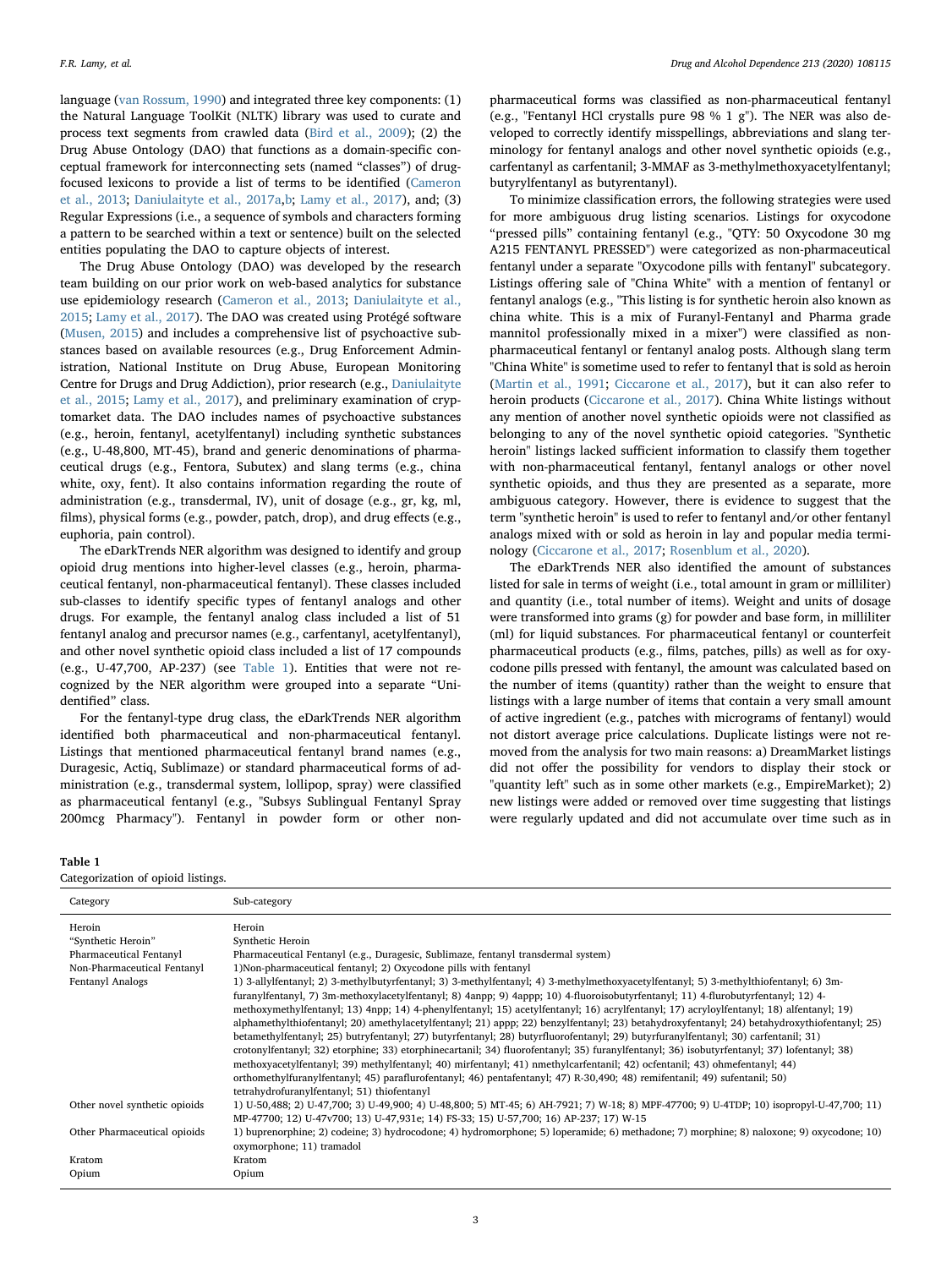#### <span id="page-3-0"></span>Table 2

Total numbers of heroin, fentanyl, fentanyl analog and other novel synthetic opioid listings, main shipment origins, percentage shipped to the United States and associated unique vendor counts on DreamMarket cryptomarket during the eDarkTrends data collection period (22nd of March 2018 to 26th of January 2019).

| Substances                                                | Number of Listings<br>$(TOTAL N = 95,011)$ | Percent of all<br>listings | Main countries of origin (% of<br>listings)            | % shipping to the<br>U.S.A. | Number of Unique<br>Vendors |
|-----------------------------------------------------------|--------------------------------------------|----------------------------|--------------------------------------------------------|-----------------------------|-----------------------------|
| Heroin                                                    | 52,510                                     | 55.27%                     | U.S.A., 27.0 %; Germany, 22.1 %;<br>U.K., 13.8 %       | 80.00 %                     | 532                         |
| "Synthetic Heroin"                                        | 1031                                       | 1.09%                      | Canada, 97.9 %; U.S.A., 2.1 %                          | 100 %                       | 30                          |
| Pharmaceutical Fentanyl*                                  | 301                                        | 0.32%                      | Italy, 32.4 %; Netherlands, 20.7 %;<br>Germany, 19.6 % | 59.90 %                     | 36                          |
| Non-Pharmaceutical Fentanyl                               |                                            |                            |                                                        |                             |                             |
| Non-Pharmaceutical Fentanyl                               | 395                                        | 0.42%                      | Australia, 38.3 %; U.S.A., 29.5 %;<br>Canada, 21.8 %   | 93.40 %                     | 33                          |
| Oxycodone Pills with Fentanyl*<br><b>Fentanyl Analogs</b> | 123                                        | 0.13%                      | U.S.A., 100 %                                          | 100 %                       | 5                           |
| Furanylfentanyl (Fu-F)                                    | 217                                        | 0.23%                      | Slovakia, 66.1 %; Germany, 21.0 %;<br>India, 1.9 %     | 94.00 %                     | 5                           |
| Methoxyacetyl-fentanyl (MAF)                              | 103                                        | 0.11%                      | China, 39.1 %; India, 32.6 %; U.S.A.,<br>26.1%         | 93.20 %                     | 12                          |
| 4-Fluoroisobutyr-fentanyl (4-FIBF)                        | 101                                        | 0.11%                      | China, 63.6 %; India, 36.4 %                           | 100 %                       | $\overline{4}$              |
| Carfentanil                                               | 45                                         | 0.05%                      | China, 52.5 %; U.S.A., 40.0 %;<br>Germany, 7.5 %       | 100 %                       | $\overline{7}$              |
| Butyrfluorofentanyl                                       | 35                                         | 0.04%                      | China, 100 %                                           | 85.70 %                     | $\overline{2}$              |
| Precursors (4-ANPP, 4-APPP, APPP)                         | 20                                         | 0.02%                      | China, 100 %                                           | 100 %                       | $\mathbf{1}$                |
| Acetylfentanyl                                            | 13                                         | 0.01%                      | U.K., 100 %                                            | 100 %                       | $\mathbf{1}$                |
| 4-Phenylfentanyl                                          | 12                                         | 0.01%                      | ND                                                     | 100 %                       | $\mathbf{1}$                |
| 3-Methylmethoxy-acetylfentanyl (3-<br>MMAF)               | 10                                         | 0.01 %                     | China, 100 %                                           | 100 %                       | $\mathbf{1}$                |
| Butyrfentanyl (Butyrylfentanyl)                           | 6                                          | 0.01%                      | <b>ND</b>                                              | 33.30 %                     | $\overline{2}$              |
| 4-Methoxymethyl-fentanyl (R-30490)                        | 4                                          | 0.00%                      | China, 66 %; India, 33 %                               | 100 %                       | $\overline{2}$              |
| Orthomethyl-furanylfentanyl (o-Me-Fu-F)                   | 2                                          | 0.00%                      | U.S.A., 100 %                                          | 100 %                       | $\mathbf{1}$                |
| Other Novel Synthetic Opioids                             |                                            |                            |                                                        |                             |                             |
| U-48,800                                                  | 224                                        | 0.24%                      | China, 64.3 %; Australia, 3.1 %                        | 93.70 %                     | 13                          |
| U-50,488                                                  | 106                                        | 0.11%                      | China, 100 %                                           | 100 %                       | 3                           |
| U-4TDP                                                    | 100                                        | 0.11%                      | China, 100 %                                           | 100 %                       | $\mathbf{1}$                |
| U-47,700                                                  | 84                                         | 0.09%                      | China, 79.8 %; India, 3.6 %; U.S.A.,<br>2.4 %          | 100 %                       | 6                           |
| Isopropyl-U-47,700                                        | 59                                         | 0.06%                      | China, 8.5 %                                           | 100 %                       | $\mathbf{1}$                |
| MPF-47,700                                                | 42                                         | 0.04%                      | China, 100 %                                           | 100 %                       | $\mathbf{1}$                |
| MP-47,700                                                 | 37                                         | 0.04%                      | China, 100 %                                           | 100 %                       | $\mathbf{1}$                |
| U-49,900                                                  | 9                                          | 0.01 %                     | China, 66.6 %                                          | 66.60 %                     | $\overline{2}$              |
| U-58,800                                                  | 6                                          | 0.01%                      | China, 100 %                                           | 100 %                       | $\mathbf{1}$                |
| U-47v700                                                  | 4                                          | < 0.01 %                   | China, 100 %                                           | 100 %                       | $\mathbf{1}$                |
| AP-237                                                    | 3                                          | < 0.01 %                   | China, 100 %                                           | 100 %                       | $\overline{2}$              |
| Bromadoline (U-47931e)                                    | 3                                          | < 0.01 %                   | China, 100 %                                           | 100 %                       | $\mathbf{1}$                |
| XIX-18                                                    | $\overline{2}$                             | < 0.01 %                   | China, 100 %                                           | 100 %                       | $\mathbf{1}$                |
| Etorphinecartanil                                         | $\mathbf{1}$                               | < 0.01 %                   | China, 100 %                                           | 100 %                       | $\mathbf{1}$                |
| FS-33                                                     | $\mathbf{1}$                               | < 0.01 %                   | ND                                                     | 100 %                       | $\mathbf{1}$                |
| U-45,500                                                  | $\mathbf{1}$                               | < 0.01 %                   | ND                                                     | 100 %                       | $\mathbf{1}$                |
| W-18                                                      | $\mathbf{1}$                               | < 0.01 %                   | China, 100 %                                           | 100 %                       | $\mathbf{1}$                |

Alphabay. Instead, we have assumed that vendors posting similar listings were advertising a specific weight/quantity of a product they had in stock several times.

Prices were converted from Bitcoin (BTC) to U.S. dollars according to the BTC-\$US conversion rate on the day DreamMarket was crawled. Listings offering free drug samples were excluded when calculating the average price. Average prices (U.S. \$ per gram) were calculated separately for retail and wholesale-level amounts. The weight limit between "retail" and "wholesale" quantities was arbitrarily set to 5 g (20 items for listing not in powder or liquid form) to acknowledge the potency of novel synthetic opioids. Shipment origins and destinations were grouped by country. Manual checks have been performed to remove inconsistent data and outliers to prevent potential distortions in the calculations of averages. Listings displaying several countries (e.g., "FRANCE BELGIUM HOLLAND GERMANY") or imprecise/inexistent/ ambivalent countries of origins (e.g., "North Pole," "The White House") were excluded from the analysis.

#### 2.3. Reliability assessment of the named entity recognition algorithm

A random subsample of 555 listings (0.5 % of all listings) was

selected for manual assessment of the accuracy of the eDarkTrends Named Entity Recognition (NER) algorithm. The first author manually classified each of the selected listings ( $n = 555$ ) to identify the class and sub-class of the listed substance, its weight, form and quantity. The results of the manual classification were compared to the results of automated classification performed by the eDarkTrends NER algorithm. The accuracy assessment indicates that the NER algorithm was able to correctly identified 99.3 % of substances, 98.9 % of class of substances, 96.9 % of weight, 98.2 % of form and 91.0 % of quantity contained in the listings from the random subsample.

## 3. Results

## 3.1. Collected data

110,892 listings were collected from DreamMarket through 26 crawling sessions between the 22nd of March 2018 and 26st of January 2019. 85.7 % (95,011/110,892) of all collected listings were identified as related to opioids, and the remaining 14.3 % (15,881/110,892) did not contain elements that the NER identified as belonging to the opioid class of substances (i.e., non-opioid drugs, special customer order or "tip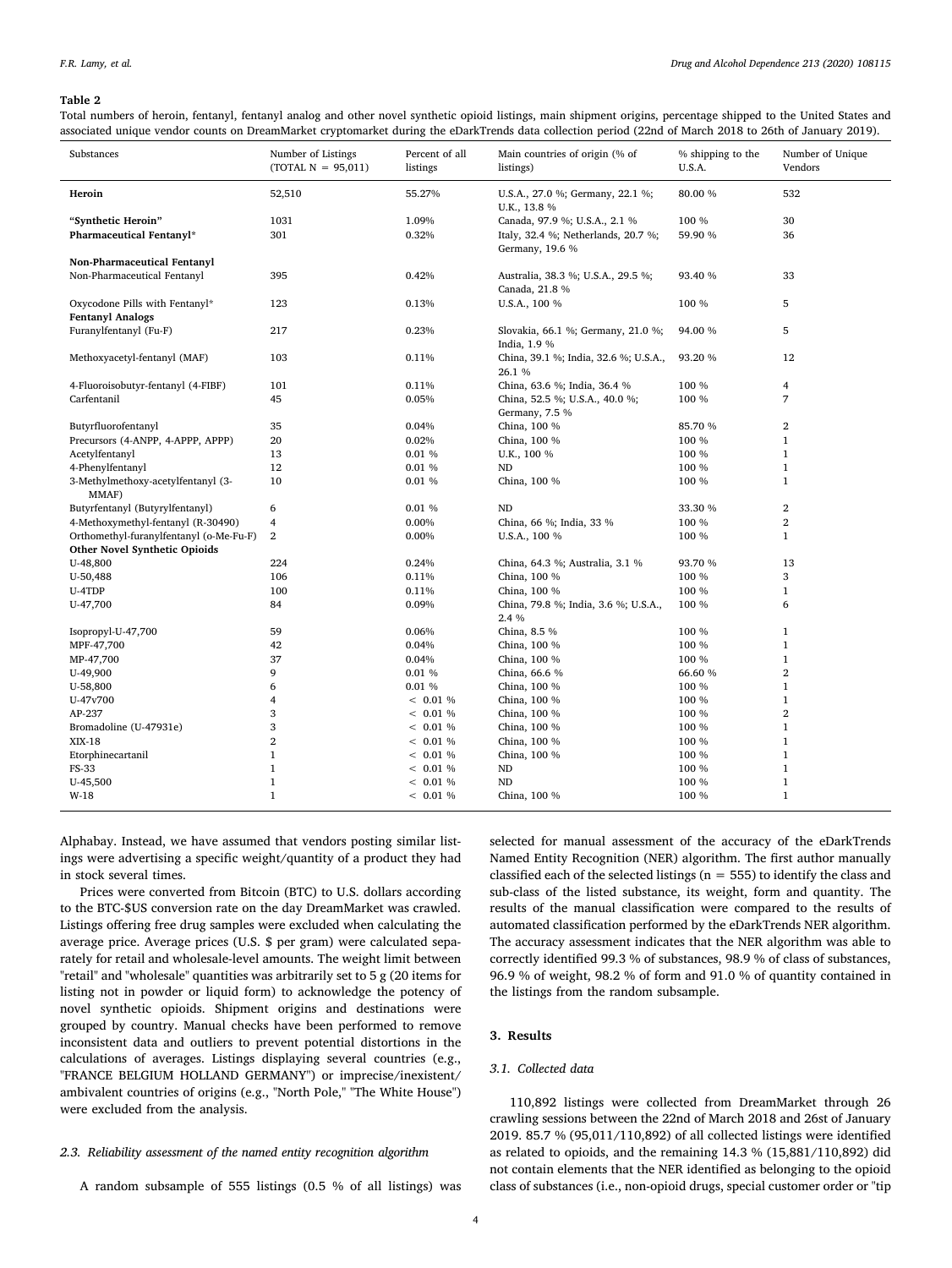jar" for vendor). These listings were excluded from further analysis. On average, 4,107 listings related to opioids were collected at each crawl.

## 3.2. Availability of novel synthetic opioids

Out of 95,011 opioid-related listings, 3.3 % (3,101/95,011) were for novel synthetic opioids. In comparison, heroin was identified in 55.2 % (52,510/95,011) of all opioid-related listings, and there were 1,945 heroin-related listings per each crawl, on average.

Both pharmaceutical fentanyl (301/95,011) and non-pharmaceutical fentanyl and analogs (1,086/95,011) were advertised on DreamMarket representing 1.5 % (1,387/95,011) of all opioid-related listings and accounting for 44.7 % (1,387/3,101) of all novel synthetic opioid-related listings. During the study period, an average of 2.8 kg of fentanyl-type substances were listed for sale at each time point of data collection. In addition, there were an average of 2,495 non-pharmaceutical oxycodone pills pressed with fentanyl available for purchase at each time point when data were collected. The information about the amount of fentanyl added to these pills was specified only by one vendor, in a total of 7 listings (out of 123), and was equal to 150 μg.

"Synthetic heroin" was the most frequent type of other novel synthetic opioid advertised accounting for 1.1 % (1,031/95,011) of all opioid-related listings, and representing 33.2 % (1,031/3,101) of all novel synthetic opioid-related listings. On average, there was about 1.1 kg of synthetic heroin listed for sale at each data point. Remaining other novel synthetic opioids products (e.g., W-18, U-47,700) were identified in 0.7 % (683/95,011) of all opioid-related listings. They comprised about 22 % (683/3,101) of all novel synthetic opioid-related listings, with an average of 6.1 kg offered for sale at each data point ([Table 2](#page-3-0)).

Eleven fentanyl analogs (acetylfentanyl, burtyrfentanyl, butyrfluorofentanyl, carfentanil, furanylfentanyl, methoxyacetylfentanyl, orthomethylfuranylfentanyl, 3-methylmethoxyacetyl-fentanyl, 4-fluorobutyrfentanyl, 4-methoxymethylfentanyl (R-30,490) and 4-phenylfentanyl) and three precursor chemicals (advertised as 4-ANPP, 4- APPP and APPP) were identified over the data collection period. Among fentanyl analogs, furanylfentanyl was the most commonly advertised (217/568) with an average of 2.3 kg offered for sale at each data point, followed by methoxyacetyl-fentanyl (103/568), and 4-fluoroisobutyrfentanyl (101/568). There was a total of 45 listings (out of a total of 568 fentanyl analog listings) for carfentanil, an extremely potent fentanyl analog that is also used in veterinary medicine as a large animal tranquilizer. On average, there were 548.7 g of carfentanil available for purchase during the data collection period [\(Table 2\)](#page-3-0).

The fentanyl ban implemented by DreamMarket on the 20th of May 2018 had considerable effect on the availability of non-pharmaceutical fentanyl and fentanyl analog listings. Before the ban, there was an average of 144.8 listings (and average weight of 11.1 kg) for nonpharmaceutical fentanyl or fentanyl analogs at each time period of data collection. After the ban, the average number of listings of these substances at each data collection period declined to 8.9, and the average total available weight decreased to 233.8 g.

Regarding other novel synthetic opioids, 17 different substances were identified in a total of 683 listings. U-48,800 was the most frequent substance listed among them (32.8 %, 224/683) with an average of 1,845.4 g available for purchase at each date of data collection. Eight other novel synthetic opioids (U-47v700, AP-237, bromadoline (U-47,931e), XIX-18, etorphinecartanil, FS-33, U-45,500 and W-18) were identified at only one data point.

Overall, the eDarkTrends NER identified 14 substances (namely, 3 methylmethoxyacetylfentanyl (3-MMAF), 4-ANPP, 4-FIBF, acetylfentanyl, butyrylfentanyl, carfentanil, despropionyl-p-fluorofentanyl, fentanyl, furanylfentanyl, isopropyl-U-47,700, methoxyacetylfentanyl, U-47,700, U-48,800, U-49,900) of the 34 novel synthetic opioids listed by the Special Testing and Research Laboratory of the Drug Enforcement Agency [\(DEA, 2018a](#page-7-19)[,2018b,](#page-7-41) [2019](#page-7-42)) and the National Medical Services ([NMS Labs, 2019a\)](#page-7-43). The remaining 16 novel synthetic

opioids, namely, 4-methoxy-methylfentanyl, butyrfluorofentanyl, 4- APPP, APPP, 4-phenylfentanyl, orthomethylfuranyfentanyl (o-ME-Fu-F), U-50,488, U-4TDP, MPF-47,700, MP-47,700, U-58,800, U-47v700, bromadoline (U-47931e), XIX-18, etorphinecartanil, FS-33, U-45,500 and W-18, haven't been identified in the seizures/evidences tests run by the DEA nor in the forensic tests run by the NMS Labs at the time this article was written. AP-237 was identified by NMS labs in September 2019 [\(NMS Labs, 2019b\)](#page-7-44).

## 3.3. Prices

The average price of a gram of non-pharmaceutical fentanyl was U.S.\$1,470.4 for listings offering less than 5 g and U.S.\$139.5 for listings offering 5 g or more. Notably, carfentanil was advertised for an average price of U.S.\$2,311.8 per gram for retail-level amounts and an average price of U.S.\$101.0 per gram for wholesale-level amounts. Furanylfentanyl (Fu-F), the most common fentanyl analog appearing on DreamMarket, was advertised for an average price of U.S.\$243.1 per gram for retail listings and an average price of U.S.\$26.5 per gram for wholesale listings. For other novel synthetic opioids, U-48,800 was advertised on average U.S.\$48.4 per gram for retail-level amounts and U.S.\$14.2 per gram for listings offering wholesale-level amounts. U-47,700 was offered for an average price of U.S.\$100.3 per gram for retail listings and an average price of U.S.\$19.7 per gram for wholesale listings. Finally, "synthetic heroin" was advertised for an average price of U.S.\$121.2 per gram for retail listings and an average price of U.S. \$69.5 per gram for wholesale listings. For comparison, the average price for a gram of heroin was U.S.\$206.5 for retail-level and U.S.\$32.3 for wholesale-level amounts ([Table 3\)](#page-5-0).

#### 3.4. Shipment origins and destinations

More than half (53.7 %, 51,018/95,011) of all opioid-related listings displayed country-level geolocation information indicating shipment origin ("shipping from"). Out of all fentanyl-related listings (both pharmaceutical and non-pharmaceutical), 66.9 % (928/1,387) displayed country-level geolocation information. Notably, the United States was the main country of origin from where vendors indicated they were selling non-pharmaceutical oxycodone pills mixed with fentanyl with 100 % (116/116) of the listings displaying geolocation information at the country level (116 out of the total 123 listings). Furthermore, non-pharmaceutical fentanyl was mainly advertised by unique vendor names indicating they were shipping from Australia (38.3 %, 114/298), followed by the United States (29.5 %, 88/298), and Canada (21.8 %, 65/298).

Most of the fentanyl analogs were predominantly advertised as shipped from China, except acetylfentanyl (U.K, 100 %, 13/13), orthomethylfuranylfentanyl (U.S., 100 %, 2/2) and furanylfentanyl (Slovakia, 66.1 %, 41/62; Germany, 21.0 %, 13/62). China was also the main country of origin for carfentanil with 52.5 % (21/40) of listings with geolocation at the country level, followed by the U.S. (40.0 %, 16/ 40) and Germany (7.5 %, 3/40). Furthermore, China (97.2 %) was the main shipment origin for other novel synthetic opioids advertised on DreamMarket. Other novel synthetic opioid listings were posted by 24 vendors with 20 out 24 of them based in China. Only 8 vendors posted 10 listings or more, with three of them posting 82.9 % of all other novel synthetic opioid-related posts. Finally, the majority of the "synthetic heroin" listings with country-level geolocation information were advertised as shipped from Canada (97.9 %, 939/959).

More than 80 % of listings advertising novel synthetic opioids on DreamMarket (with the exceptions of pharmaceutical fentanyl, butyrfentanyl, and U-49,900) could be shipped to the United States ([Table 2](#page-3-0)).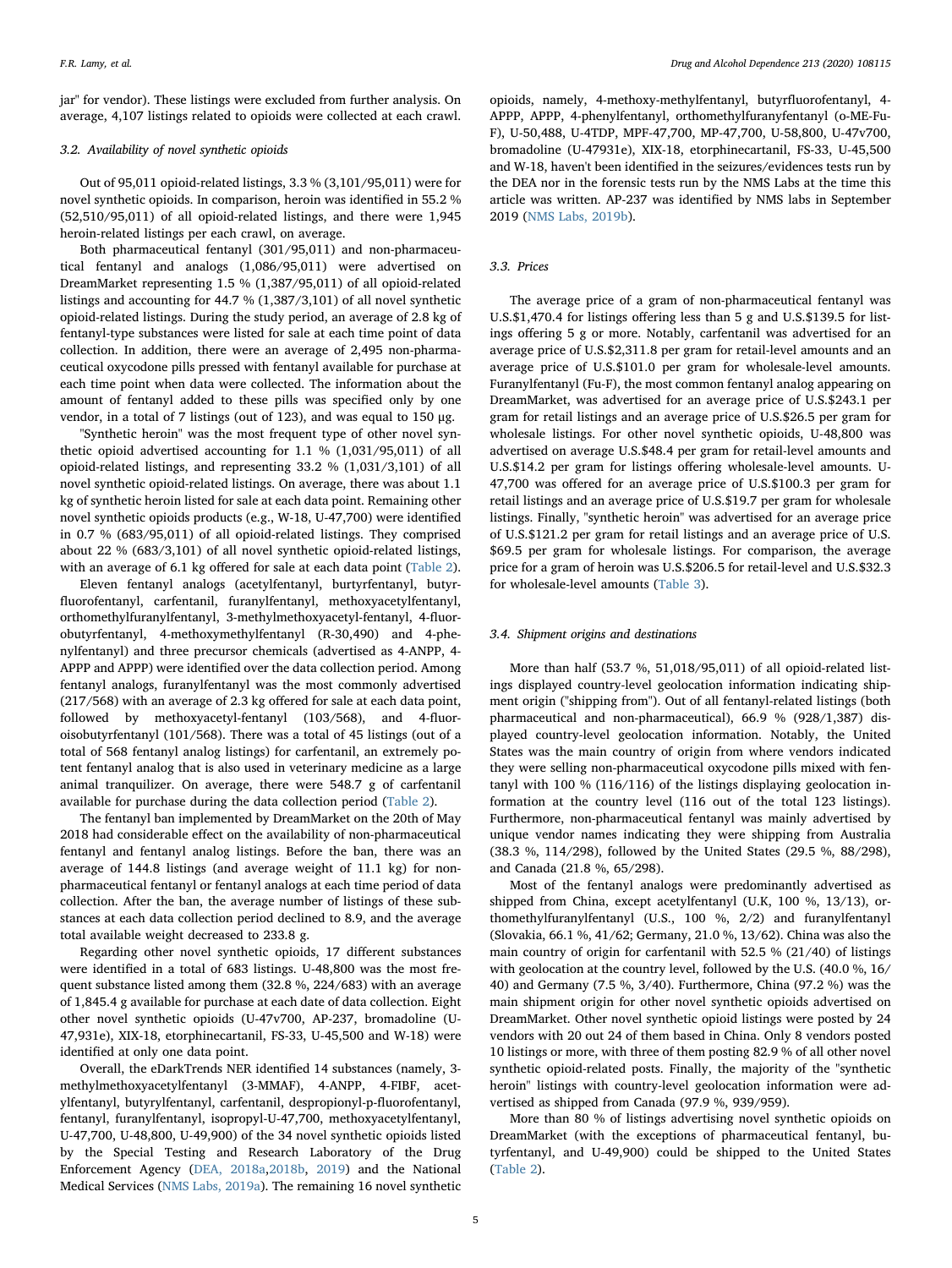#### <span id="page-5-0"></span>Table 3

Average total available weights, numbers or wholesale and retail listings and average prices for heroin, fentanyl, fentanyl analogs and other novel synthetic opioids advertised on DreamMarket during the eDarkTrends data collection period (22nd of March 2018 to 26th of January 2019). \* Difference between Retail and Wholesale was set to 20 items.

| Substances                                    | Average total weights available at each data<br>collection time point $-$ grams (min-max) | Retail Amounts $(= 5 g)$                    |                             | Wholesale Amounts $(> 5 g)$                 |                       |
|-----------------------------------------------|-------------------------------------------------------------------------------------------|---------------------------------------------|-----------------------------|---------------------------------------------|-----------------------|
|                                               |                                                                                           | Average price in US\$ per<br>gram (min-max) | Number of<br>listings       | Average price in US\$ per<br>gram (min-max) | Number of<br>listings |
| Heroin                                        | $954.8(601 - 2,267)$                                                                      | $206.5(28.3 - 1,881)$                       | 24,758                      | $32.3(0.2 - 170.2)$                         | 27,752                |
| "Synthetic Heroin"                            | $1,149.3(25.9-4,216.8)$                                                                   | $121.2(0.1 - 701.9)$                        | 643                         | $69.5(7.0-129.9)$                           | 388                   |
| Pharmaceutical Fentanyl*                      | $117.2(5 - 277)$                                                                          | $91.1(17.2 - 307.5)$                        | 257                         | $75.7(30.0-109.5)$                          | 44                    |
| Non-Pharmaceutical Fentanyl                   |                                                                                           |                                             |                             |                                             |                       |
| Non-Pharmaceutical Fentanyl                   | $266.4 (0.3 - 1,998.8)$                                                                   | $1470.4(216.7-4,371.9)$                     | 274                         | $139.5(4.3 - 1,637.3)$                      | 57                    |
| Oxycodone Pills with Fentanyl*                | $2,494.7$ $(25-5,250)$                                                                    | $6.4(1.0-11.9)$                             | 6                           | $1.1(1.0-12.8)$                             | 117                   |
| <b>Fentanyl Analogs</b>                       |                                                                                           |                                             |                             |                                             |                       |
| Furanylfentanyl (Fu-F)                        | $2,296.6$ $(1-6,716.3)$                                                                   | $243.1(13.5-1,442.5)$                       | 111                         | $26.5(4.5-151.6)$                           | 106                   |
| Methoxyacetyl-fentanyl (MAF)                  | $722.3 (< 0.01 - 2,594.2)$                                                                | $194.1 (28.0 - 606.3)$                      | 26                          | $40.0 (5.2 - 165.8)$                        | 77                    |
| 4-Fluoroisobutyr-fentanyl (4-FIBF)            | $3,265.7$ (540.7 - 3,955.7)                                                               | $181.8(17.7 - 516.5)$                       | 47                          | $18.3(6.6 - 182.5)$                         | 54                    |
| Carfentanil                                   | $548.7(0.05 - 3.551.5)$                                                                   | $2,311.8$ (182.5 - 4,221.9)                 | 25                          | $101.0 (26.0 - 231.6)$                      | 20                    |
| Butyrfluorofentanyl                           | $1977$ $(1,935 - 2,040)$                                                                  | $33.3(32.2 - 34.3)$                         | $\overline{2}$              | $12.3(6.1-28.9)$                            | 33                    |
| Precursors (4-ANPP, 4-APPP,                   | $643.7(100-900)$                                                                          | ND                                          | $\mathbf 0$                 | $5.4(3.5 - 7.6)$                            | 20                    |
| APPP)                                         |                                                                                           |                                             |                             |                                             |                       |
| Acetylfentanyl                                | $1.7(0-1.7)$                                                                              | $134.1(108.6 - 159.7)$                      | $\mathbf{1}$                | $\rm ND$                                    | $\bf{0}$              |
| 4-Phenylfentanyl                              | $1(0.5-1.5)$                                                                              | $1,746.8$ $(1,694.2-1,799)$                 | $\mathbf{1}$<br>$\mathbf 0$ | <b>ND</b>                                   | $\Omega$              |
| 3-Methylmethoxy-acetylfentanyl<br>$(3-MMAF)$  | $510(510-510)$                                                                            | ND                                          |                             | $17.8(3.9 - 34.9)$                          | 10                    |
| Butyrfentanyl (Butyrylfentanyl)               | $110.1 (110 - 110.3)$                                                                     | $651.2 (579.0 - 723.4)$                     | $\overline{2}$              | $23.0(20.5-25.5)$                           | $\overline{4}$        |
| 4-Methoxymethyl-fentanyl (R-<br>30490)        | $195(195-195)$                                                                            | ND                                          | $\mathbf 0$                 | $22.9(20.8-25.1)$                           | $\overline{4}$        |
| Orthomethyl-furanylfentanyl (o-<br>$Me-Fu-F)$ | ${}< 0.01$                                                                                | $95.2(75.2 - 115.2)$                        | $\overline{2}$              | <b>ND</b>                                   | $\bf{0}$              |
| <b>Other Novel Synthetic Opioids</b>          |                                                                                           |                                             |                             |                                             |                       |
| U-48,800                                      | $1,845.4(10-3,715)$                                                                       | $48.4(27.5-193)$                            | 35                          | $14.2(4.7 - 122.3)$                         | 189                   |
| U-50,488                                      | $1,447$ $(10-1,910)$                                                                      | $35.0(19.2 - 52.2)$                         | $\overline{4}$              | $10.8(6.1-32.1)$                            | 102                   |
| U-4TDP                                        | $1,460(260-1,910)$                                                                        | <b>ND</b>                                   | 0                           | $10.6(6.1-22.7)$                            | 100                   |
| U-47,700                                      | $540(0.06 - 1,947)$                                                                       | $100.3(43.9 - 149.0)$                       | 27                          | $19.7(5.9 - 53.0)$                          | 57                    |
| $Isopropyl-U-47,700$                          | $1,425(885-1,941)$                                                                        | $86.4(43.1 - 151.9)$                        | 12                          | $16.2(6.6 - 36.0)$                          | 47                    |
| MPF-47,700                                    | $760(10-1,912)$                                                                           | $25.7(24.6-26.7)$                           | 5                           | $13.1 (6.2 - 24.3)$                         | 37                    |
| MP-47,700                                     | 1,268 (652-1,902)                                                                         | 36.5 (34.7-38.2)                            | 6                           | $8.6(6.2-12.8)$                             | 31                    |
| U-49,900                                      | 22.5 (10-110)                                                                             | ND                                          | $\mathbf{0}$                | 29.5 (23.2-45.8)                            | 9                     |
| U-58,800                                      | $1,125$ $(1,125-1,125)$                                                                   | <b>ND</b>                                   | $\mathbf{0}$                | $8.2(6.2-11.7)$                             | 6                     |
| U-47v700                                      | $1,160$ $(1,160 - 1,160)$                                                                 | $\rm ND$                                    | $\bf{0}$                    | $17.1(7.3-31.2)$                            | $\overline{4}$        |
| AP-237                                        | $10(10-10)$                                                                               | <b>ND</b>                                   | $\mathbf{0}$                | 41.8                                        | 3                     |
| Bromadoline (U-47931e)                        | $112.5(100-125)$                                                                          | $\rm ND$                                    | $\mathbf 0$                 | $15.3(7.2 - 16.6)$                          | 3                     |
| XIX-18                                        | $35(35-35)$                                                                               | 129.9                                       | 1                           | 96.6                                        | $\mathbf{1}$          |
| Etorphinecartanil                             | $\mathbf{1}$                                                                              | 1,989.50                                    | $\mathbf{1}$                | ND                                          | $\bf{0}$              |
| FS-33                                         | $\mathbf{1}$                                                                              | ND                                          | <b>ND</b>                   | ND                                          | ND                    |
| U-45,500                                      | 500                                                                                       | ND                                          | 0                           | 9.1                                         | $\mathbf{1}$          |
| $W-18$                                        | 25                                                                                        | <b>ND</b>                                   | $\mathbf 0$                 | 22.9                                        | $\mathbf{1}$          |

## 3.5. Shipment origins by wholesale and retail level amounts

In terms of the weights advertised for non-pharmaceutical fentanyl and analogs (fentanyl precursors excluded), 34.0 % (363/1,066) of listings were advertising wholesale quantities ( $> 5$  g). 52.3 % (190/ 363) of them displayed geolocation information at the country level: 47.4 % (90/190) advertised as shipped from China, 14.7 % (28/190) from India, 12.6 % (24/190) from Australia, and 10.5 % (20/190) from the United States. Among these 363 "wholesale" listings, 150 advertised quantities equal to or greater than 100 g with 53.3 % (80/150) of them displaying geolocation at the country-level. China was indicated as the shipment origins for 67.5 % (54/80) of these listings, followed by India with 20.0 % (16/80), Slovakia with 7.5 % (6/80) and the United States with 1.3 % (1/80). Among the 569 non-pharmaceutical fentanyl and analogs (fentanyl precursors excluded) advertising less than 5 g of substance, 59.4 % (338/569) displayed geolocation at the country level. 39.9 % (135/338) of these listings advertised shipment from the U.S, 24.3 % (82/338) from Australia, and 18.3 % (62/338) from Canada. Only 2.1 % (7/338) were advertised as shipped from China.

## 4. Discussion

Our study presents a detailed description of the type, average amount and shipment origin of novel synthetic opioids advertised on one cryptomarket (DreamMarket) over a 10-months period (March 2018-January 2019). It is one of the first studies to describe and quantify the types, amounts, available weights, prices and shipment origins and destination of fentanyl, fentanyl analogs and other novel synthetic opioid products sold on the darknet. Fentanyl, fentanyl analogs, "synthetic heroin" and other novel synthetic opioid substances represent only 3.3 % of all opioid listings advertised on DreamMarket from March 2018 to January 2019. Although novel synthetic opioids constitute a small fraction of the overall illicit opioid market on the darknet, the potency of these opioids make the amount needed for one dose smaller compared to other opioids [\(Pardo et al., 2019\)](#page-7-13). It also decreases the quantity needed to be sent by mail, lowering the chance for shipment to be detected and seized by customs or law enforcement agents ([Baum, 2017;](#page-7-45) O'[Connor, 2017](#page-7-46)).

Furthermore, our data suggest that as listed on DreamMarket, the average wholesale price per gram of fentanyl analogs (except carfentanil and methoxyacetylfentanyl) and U-47,700 analogs (e.g., U-48,800, MPF-47,700, U-58,800) were lower compared to the average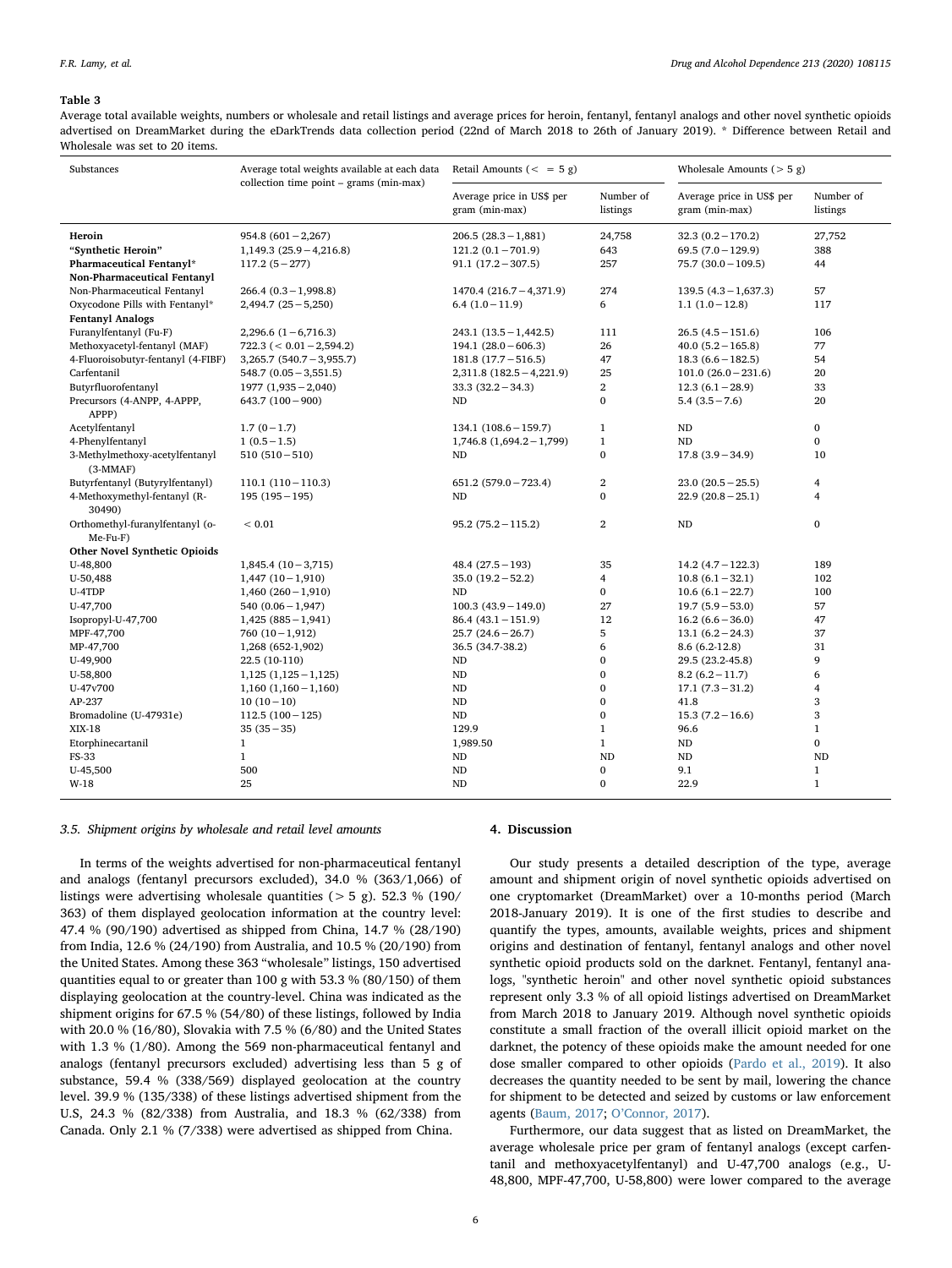wholesale prices for a gram of heroin, making these novel substances a more potent and profitable alternative to heroin for drug dealers. Interestingly, most of the U-47,700 analogs, such as U-48,800, were generally sold for lower prices than fentanyl-type drugs, which could be, at least, partially explained by the lower potency of these substances, compared to fentanyl-type drugs: for example, U-47,700 is considered to be 7.5 stronger than morphine, compared to fentanyl considered to be 50–100 times more potent than morphine [\(Mohr et al.,](#page-7-47) [2016\)](#page-7-47). Moreover, the large discount existing between retail and wholesale quantities (up to 23 times for carfentanil and 17 times for non-pharmaceutical fentanyl) indicates substantial incentives for profitability of retail-level activities and distribution.

DreamMarket advertised a large amount and variety of opioids with more than 4000 opioid-related posts advertising as much as 71 different types of opioid products on a regular basis. During the data collection period, 33 substances classified as novel synthetic opioids were identified by the eDarkTrends platform, and at the time of writing this paper, 17 of them have not yet been identified by the DEA or NMS in the United States. However, novel synthetic opioid AP-237 was first detected by the eDarkTrends NER in January 2019. It was subsequently identified by NMS labs, but nearly nine month later, in September 2019 ([NMS Labs, 2019b](#page-7-44)). This example highlights the utility of the eDark-Trends platform and cryptomarket data in general for timely identification and effective surveillance of emerging substance use trends.

Our data suggest that China was the main country of origin of wholesale quantities of novel synthetic opioids advertised on DreamMarket. However, 52.6 % of all fentanyl-type drug listings (precursors and pharmaceutical fentanyl excluded) that offered retaillevel amounts were posted by unique vendor names who indicated they were shipping from the U.S. and Canada. This highlights the role of cryptomarkets in contributing to within-country retail-level novel synthetic opioids market transactions ([Aldridge and Décary-Hétu,](#page-7-24) [2016a,b](#page-7-24)). Despite the recent crackdown attempts by the Chinese government on fentanyl and fentanyl analog production ([Associated Press,](#page-7-48) [2019;](#page-7-48) [Myers, 2019\)](#page-7-49), the existence of this network of retail sellers located in the U.S. and Canada calls for an increased surveillance of postal packages within and between Canada and the United States ([Malaea,](#page-7-50) [2019\)](#page-7-50). In addition, the case of "synthetic heroin" requires further investigation: while representing 44.7 % of the total novel synthetic opioids advertised on DreamMarket, its exact chemical composition remains unknown, potentially increasing the risk for opioid users who purchase this type of substance to suffer severe adverse consequences. This is of crucial importance considering that "synthetic heroin" appeared to be mainly advertised as shipped from Canada (97.9 %). Similar to the U.S., Canada has also experienced notable increases in novel synthetic opioid availability and associated adverse consequences ([Pardo et al., 2019](#page-7-13)). In 2018, novel synthetic opioids were identified in more than 50 % of all opioid-related drug samples seized by law enforcement in Canada [\(Drug Analysis Service, 2019\)](#page-7-51). In addition, 78 % of all overdose deaths that occurred in Canada between January - September 2019, involved fentanyl and/or fentanyl analogs ([Special](#page-7-52) [Advisory Committee on the Epidemic of Opioid Overdoses, 2020\)](#page-7-52).

Limitations are noted. First, due to the illegal nature and the volatility of cryptomarkets, crawling cryptomarkets represent a unique challenge for automated data collection as the research team was unable to crawl DreamMarket during some time periods due to Distributed Denial of Service (DDoS) attacks or because the cryptomarket was under security maintenance. Second, numbers of vendors were calculated based on the sum of vendor "unique names" displayed in each advertisement, which might not accurately describe the exact number of vendors as one vendor could sell various products using different aliases on one cryptomarket, possibly explaining the large number of vendors identified during data collection. Third, this research describes the amounts of novel synthetic opioids available through the listings, and information on the actual amounts of substances sold on DreamMarket remain unknown. Forth, shipment origin data were only

partial and, in some cases, may not represent the real origin of shipment, which, in turn, could have contributed to bias in the shipment origin calculation. Finally, the weight used to differentiate retail from wholesale quantities was set arbitrarily and requires further investigations to allow a more precise quantification.

## 5. Conclusions

Our study provides new insights into the role of the darknet in the availability of non-pharmaceutical fentanyl, fentanyl analogs and other novel synthetic opioids. Although focusing on one market (DreamMarket) over a 10-months period, data indicate a persistent availability of both retail and wholesale quantities of non-pharmaceutical fentanyl, fentanyl analogs, and other synthetic opioids, drugs that are causing devastating increases in unintentional drug overdose deaths in the U.S. ([Peterson et al., 2016;](#page-7-53) [Scholl et al., 2019\)](#page-7-54) and in Canada ([Hung et al., 2019](#page-7-55)). The exact role of the darknet in novel synthetic opioid availability continues to remain undocumented because there is no certainty regarding what quantities are being shipped where and for what purpose—for individual or small network use or for larger scale redistribution. Important future work includes comparing the availability and shipment origin of substances advertised on the darknet with the national seizure data to estimate the impact of cryptomarkets on substance accessibility at the national level. Additional research is needed to monitor novel synthetic opioid sales on the darknet and to further understand how purchased items are actually being used, either through the analysis of drug forum discussions and/or through online surveys and interviews with customers and/or sellers [\(Barratt et al.,](#page-7-56) [2016\)](#page-7-56). Furthermore, information about new detections of synthetic opioids on cryptomarkets could also be communicated to darknet market customers via existing community forums, alongside appropriate harm-reduction advice. Another possibility would be to contact cryptomarket administrators when information contained in listing descriptions of new substances are erroneous and/or misleading potentially leading to adverse consequences for users. This is particularly true in the case of "synthetic heroin," where buyers are almost completely unaware of what they are purchasing.

#### Role of funding source

This study was supported by the United States of America National Institute on Drug Abuse (NIDA), Grant No. R21 DA-044518-02 (Daniulaityte, PI; Lamy, PI; Sheth, PI). The funding source had no further role in the study design, in the collection, analysis and interpretation of the data, in the writing of the report, or in the decision to submit the paper for publication.

#### CRediT authorship contribution statement

Francois R. Lamy: Conceptualization, Data curation, Formal analysis, Funding acquisition, Investigation, Methodology, Project administration, Software, Supervision, Validation, Writing - original draft, Writing - review & editing. Raminta Daniulaityte: Conceptualization, Formal analysis, Funding acquisition, Investigation, Methodology, Project administration, Resources, Supervision, Validation, Writing original draft, Writing - review & editing. Monica J. Barratt: Conceptualization, Funding acquisition, Investigation, Methodology, Writing - original draft, Writing - review & editing. Usha Lokala: Data curation, Methodology, Software, Writing - original draft. Amit Sheth: Conceptualization, Funding acquisition, Project administration, Resources, Supervision, Writing - original draft. Robert G. Carlson: Conceptualization, Formal analysis, Funding acquisition, Investigation, Supervision, Validation, Writing - original draft, Writing - review & editing.